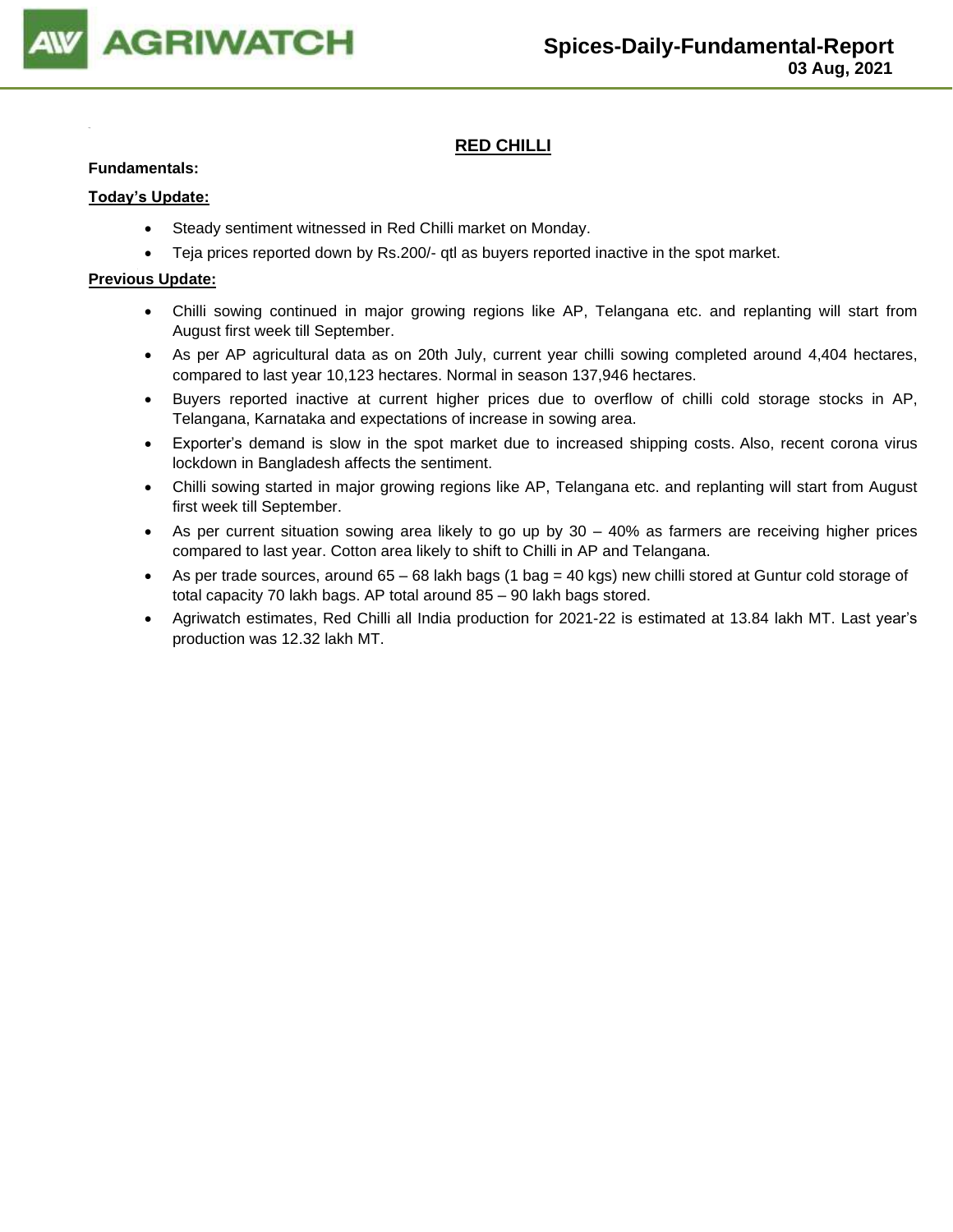

| 03 Aug, 2021 |  |
|--------------|--|
|              |  |

|                       |                  | Red Chilli Spot Market Prices (Loose): (Rs/Qtl) |                  |                      |                  |                |                              |
|-----------------------|------------------|-------------------------------------------------|------------------|----------------------|------------------|----------------|------------------------------|
|                       |                  |                                                 | $02-$            | 02-Aug-              | $31 -$ Jul-      | $31 -$ Jul-    |                              |
| <b>State</b>          | <b>Centre</b>    | Grade                                           | Aug-21           | 21                   | 21               | 21             | Change                       |
|                       |                  | <b>NCDEX Quality</b>                            | Low<br>9500      | <b>High</b><br>10500 | Low<br>Closed    | High<br>Closed | $\blacksquare$               |
| <b>Andhra Pradesh</b> |                  | <b>LCA 334</b>                                  | 10500            | 11500                | Closed           | Closed         | $\qquad \qquad \blacksquare$ |
|                       |                  | Teja                                            | 14000            | 15800                | Closed           | Closed         | $\blacksquare$               |
|                       |                  | No. 273                                         | 13000            | 14000                | Closed           | Closed         | $\blacksquare$               |
|                       | <b>Guntur</b>    | No. 5                                           | 13000            | 14000                | Closed           | Closed         |                              |
|                       | <b>Benchmark</b> | Fatki                                           | 6000             | 9000                 | Closed           | Closed         | $\blacksquare$               |
|                       | market           |                                                 | 15000            | 16000                | Closed           | Closed         |                              |
|                       |                  | Byadgi<br><b>US 341</b>                         | 13000            | 14500                | Closed           | Closed         |                              |
|                       |                  | Denvor Delux                                    | 13500            | 14000                | Closed           | Closed         |                              |
|                       |                  | Indam <sub>5</sub>                              | 13000            | 14000                | Closed           | Closed         | $\blacksquare$               |
|                       |                  |                                                 |                  | Closed               | Closed           | Closed         |                              |
|                       |                  | Teja<br>Wonder Hot                              | Closed<br>Closed | Closed               | Closed           | Closed         | $\blacksquare$               |
|                       |                  | 341                                             | Closed           | Closed               |                  | Closed         |                              |
|                       | Warangal         |                                                 |                  | Closed               | Closed<br>Closed |                |                              |
| Telangana             |                  | Denvor Delux                                    | Closed           |                      |                  | Closed         | $\blacksquare$               |
|                       |                  | Paprika                                         | Closed           | Closed               | Closed           | Closed         |                              |
|                       | Khammam          | Fatki                                           | Closed           | Closed               | Closed           | Closed         |                              |
|                       |                  | Teja (Cold storage)                             | Closed           | Closed               | Closed           | Closed         |                              |
|                       |                  | Teja (Non cold storage)                         | Closed           | Closed               | Closed           | Closed         | $\blacksquare$               |
|                       |                  | No. 12                                          | <b>NA</b>        | NA                   | <b>NA</b>        | <b>NA</b>      |                              |
|                       |                  | <b>Indu 2070</b>                                | 14500            | 15500                | 14500            | 15500          | <b>Unch</b>                  |
| <b>Madhya Pradesh</b> | <b>Bedia</b>     | Fatki                                           | 8000             | 9000                 | 8000             | 9000           | <b>Unch</b>                  |
|                       |                  | Jhankar                                         | 11000            | 12500                | 11000            | 12500          | <b>Unch</b>                  |
|                       |                  | Ganesh                                          | <b>NA</b>        | <b>NA</b>            | <b>NA</b>        | <b>NA</b>      |                              |
|                       |                  | Teja(Khamam)                                    | 17500            | 17500                | Closed           | Closed         |                              |
|                       |                  | M.P. MacoTeja                                   | <b>NA</b>        | <b>NA</b>            | Closed           | Closed         | $\blacksquare$               |
| Delhi                 | <b>New Delhi</b> | Pala 12                                         | <b>NA</b>        | NA                   | Closed           | Closed         | $\blacksquare$               |
|                       |                  | <b>LCA 334</b>                                  | <b>NA</b>        | NA                   | Closed           | Closed         | $\qquad \qquad \blacksquare$ |
|                       |                  | Fatki                                           | <b>NA</b>        | <b>NA</b>            | Closed           | Closed         |                              |
|                       |                  | Packing                                         | <b>NA</b>        | <b>NA</b>            | Closed           | Closed         |                              |
|                       |                  | Dabbi                                           | <b>NA</b>        | <b>NA</b>            | <b>NA</b>        | <b>NA</b>      |                              |
|                       |                  | Guntur                                          | <b>NA</b>        | <b>NA</b>            | <b>NA</b>        | <b>NA</b>      | $\blacksquare$               |
|                       |                  | Kaddi                                           | <b>NA</b>        | <b>NA</b>            | <b>NA</b>        | <b>NA</b>      |                              |
|                       |                  | Dabbi Dlx Local                                 | 22500            | 25000                | <b>NA</b>        | <b>NA</b>      |                              |
|                       |                  | Dabbi Medium Best (Local)                       | 20000            | 23000                | <b>NA</b>        | <b>NA</b>      |                              |
| Karnataka             | <b>Byadgi</b>    | Dabbi Best (Bellary)                            | <b>NA</b>        | NA                   | <b>NA</b>        | <b>NA</b>      |                              |
|                       |                  | <b>KDL Deluxe (Local)</b>                       | 11000            | 13000                | <b>NA</b>        | <b>NA</b>      |                              |
|                       |                  | <b>KDL Deluxe (Bellary)</b>                     | <b>NA</b>        | <b>NA</b>            | <b>NA</b>        | <b>NA</b>      |                              |
|                       |                  | <b>KDL Best(Local)</b>                          | <b>NA</b>        | NA                   | <b>NA</b>        | <b>NA</b>      |                              |
|                       |                  | <b>KDL Best(Bellary)</b>                        | <b>NA</b>        | <b>NA</b>            | <b>NA</b>        | <b>NA</b>      |                              |
|                       |                  | <b>KDL Medium</b>                               | 4500             | 6500                 | <b>NA</b>        | <b>NA</b>      | $\blacksquare$               |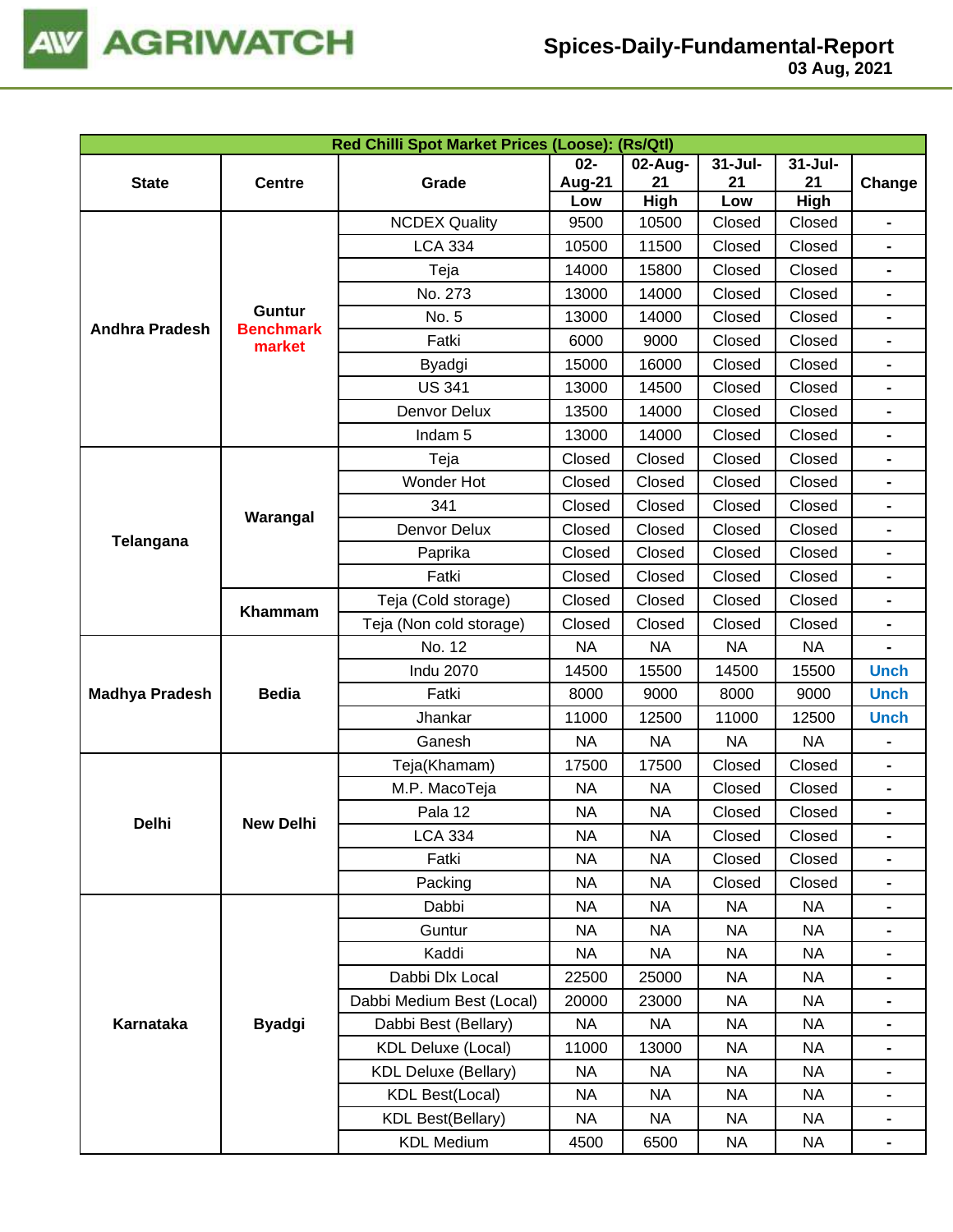

# **Spices-Daily-Fundamental-Report**

|                                                                  |               | Denvor Deluxe                 | 13800     | 15000  | <b>NA</b> | <b>NA</b> |                |  |
|------------------------------------------------------------------|---------------|-------------------------------|-----------|--------|-----------|-----------|----------------|--|
|                                                                  |               | 2043                          | 19000     | 20000  | NA.       | <b>NA</b> |                |  |
|                                                                  |               | 5531                          | 12500     | 13500  | <b>NA</b> | <b>NA</b> |                |  |
|                                                                  |               | C <sub>5</sub>                | NA.       | NA     | <b>NA</b> | <b>NA</b> |                |  |
|                                                                  |               | <b>KDL Fatki</b>              | 3000      | 3500   | NA.       | NA.       | $\blacksquare$ |  |
|                                                                  |               | Seed Fatki                    | 4000      | 6500   | NA.       | NA.       |                |  |
| Arrivals & Off-take in bags (1 bag = 45 Kg), (1 bag = $38Kgs$ )* |               |                               |           |        |           |           |                |  |
|                                                                  |               |                               |           |        |           |           |                |  |
| <b>State</b>                                                     | <b>Centre</b> | <b>Parameter</b>              | 02-Aug-21 |        | 31-Jul-21 |           | Change         |  |
|                                                                  |               | Arrivals                      |           | 70000  |           | Closed    |                |  |
| Andhra Pradesh                                                   | Guntur        | Off-take                      |           | 40000  |           | Closed    |                |  |
|                                                                  | Warangal      | Arrivals                      |           | Closed |           | Closed    |                |  |
| Telangana                                                        |               | Arrivals (Cold storage) *     |           | Closed |           | Closed    |                |  |
|                                                                  | Khammam       | Arrivals (Non cold storage) * |           | Closed |           | Closed    |                |  |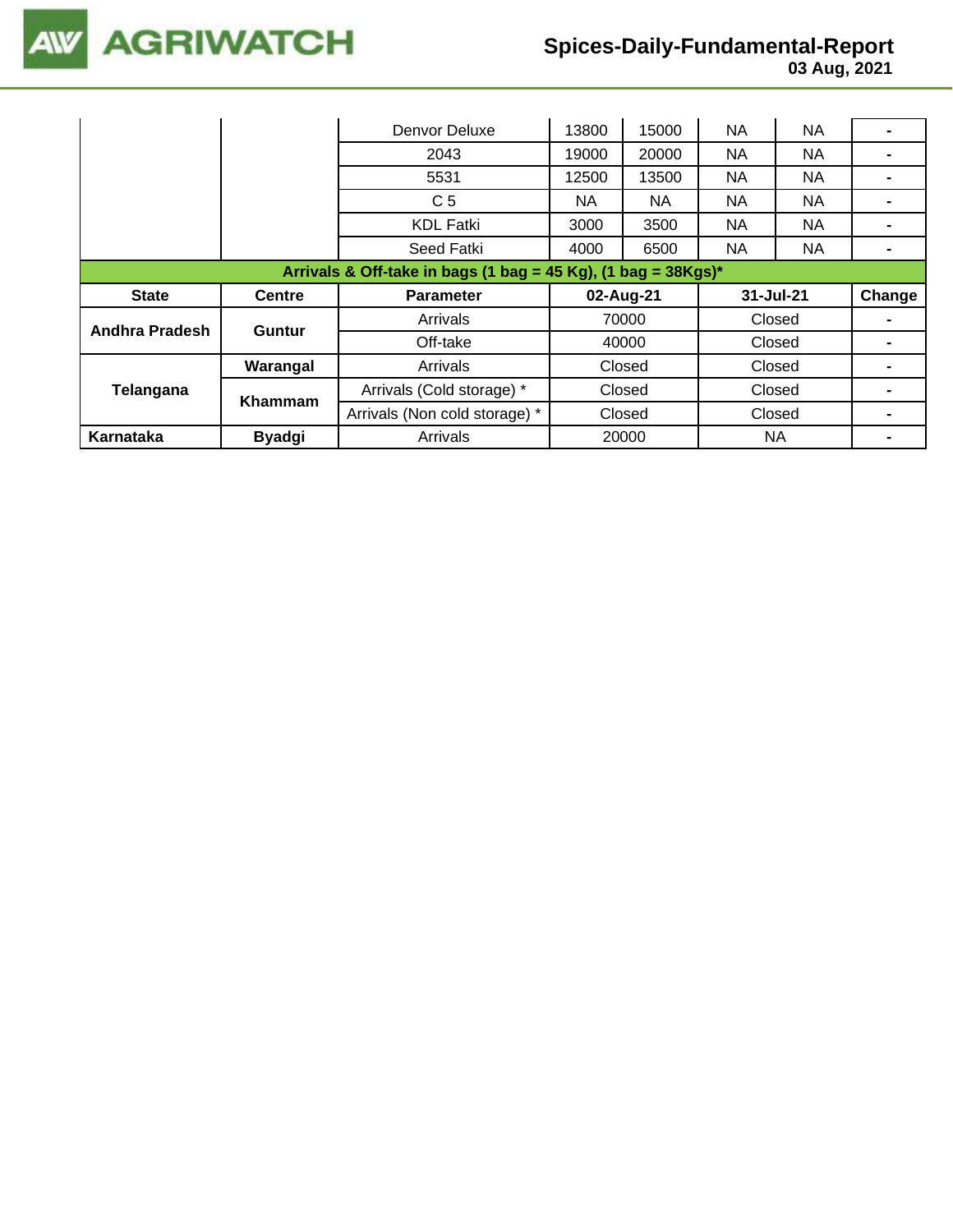

# **TURMERIC**

#### **Fundamentals: Today's Update:**

• Steady sentiment witnessed in the Turmeric spot market on Monday. Nizamabad and Warangal mandi closed due to local festival.

- In Maharashtra Sangli and Karnataka Belgaum district, Turmeric standing crop submerged due to recent flood. Around 30 to 40% area affected till now. More details will be clear after one week.
- As per AP agricultural data as on 20th July, current year Turmeric sowing completed around 4,986 hectares, compared to last year 5,793 hectares. Normal in season 19,551 hectares.
- Turmeric sowing in Maharashtra and Telangana, till now 90 to 95% completed, last year it was almost finished.
- For the 2021-22 marketing period, Agriwatch expected 0.62 lakh MT ending stocks (with increasing exports and domestic consumption), which is lower than 0.98 lakh MT from last year, likely to support prices from the current level.

| <b>Turmeric Spot Market Prices (Loose): (Rs/Qtl)</b> |                         |                                 |                        |                        |                              |
|------------------------------------------------------|-------------------------|---------------------------------|------------------------|------------------------|------------------------------|
| <b>State</b>                                         | <b>Centre</b>           | Grade                           | 02-Aug-21              | 31-Jul-21              | Change                       |
|                                                      |                         | Nizam quality                   | Closed                 | Closed                 |                              |
| Telangana                                            | <b>Nizamabad</b>        | Double polish finger            | Closed                 | Closed                 | $\blacksquare$               |
|                                                      | <b>Benchmark market</b> | Gattah (unpolished)             | Closed                 | Closed                 | $\blacksquare$               |
|                                                      |                         | Gattah (double polished)        | Closed                 | Closed                 | $\blacksquare$               |
|                                                      | Warangal                | Finger                          | Closed                 | Closed                 | $\blacksquare$               |
|                                                      |                         | Round                           | Closed                 | Closed                 |                              |
|                                                      |                         | Finger                          | 7100                   | Closed                 |                              |
|                                                      | <b>Erode</b>            | Gattah                          | 6600                   | Closed                 |                              |
|                                                      |                         | Sellem                          | 7500                   | Closed                 | $\blacksquare$               |
| <b>Tamil Nadu</b>                                    | Coimbatore              | <b>Bulb</b>                     | <b>NA</b>              | <b>NA</b>              |                              |
|                                                      |                         | Finger                          | <b>NA</b>              | <b>NA</b>              | $\blacksquare$               |
|                                                      | <b>Salem</b>            | <b>Bulb</b>                     | <b>NA</b>              | <b>NA</b>              | $\blacksquare$               |
|                                                      |                         | Finger                          | <b>NA</b>              | <b>NA</b>              | $\blacksquare$               |
|                                                      |                         | <b>Bulb</b>                     | 6000                   | Closed                 |                              |
| <b>Andhra Pradesh</b>                                | <b>Duggirala</b>        | Bilty                           | 6540                   | Closed                 |                              |
|                                                      |                         | Finger                          | 6000                   | Closed                 |                              |
|                                                      |                         | <b>Bilty</b>                    | 6540                   | Closed                 |                              |
|                                                      |                         | Rajpuri/Salem Finger            | <b>NA</b>              | Closed                 | $\qquad \qquad \blacksquare$ |
|                                                      | Sangli                  | Rajpuri Medium                  | <b>NA</b>              | Closed                 | $\qquad \qquad \blacksquare$ |
|                                                      |                         | DesiKadappa                     | <b>NA</b>              | Closed                 | $\blacksquare$               |
|                                                      |                         | Salem Powder                    | <b>NR</b>              | <b>NR</b>              | $\blacksquare$               |
|                                                      |                         | Mini Salem                      | <b>NR</b>              | <b>NR</b>              | $\blacksquare$               |
| <b>Maharashtra</b>                                   | <b>Basmat</b>           | Super Salem                     | <b>NR</b>              | <b>NR</b>              |                              |
|                                                      |                         | Gattah Powder                   | $\overline{\text{NR}}$ | $\overline{\text{NR}}$ | $\blacksquare$               |
|                                                      |                         | <b>Gattah Premium</b>           | <b>NR</b>              | <b>NR</b>              |                              |
|                                                      |                         | <b>Turmeric Finger Polished</b> | 7000                   | Closed                 |                              |
|                                                      | <b>Nanded</b>           | <b>Turmeric Bulb Polished</b>   | 6100                   | Closed                 |                              |
|                                                      |                         | <b>Turmeric Mix</b>             | 6200                   | Closed                 |                              |
|                                                      |                         | Gattah                          | 8600                   | 8600                   | <b>Unch</b>                  |
| <b>Delhi</b>                                         | <b>Delhi</b>            | Mini Salem                      | 9500                   | 9500                   | <b>Unch</b>                  |
|                                                      |                         | <b>Finger Single Polished</b>   | 8600                   | 8600                   | <b>Unch</b>                  |
|                                                      |                         | <b>Finger Double Polished</b>   | 9500                   | 9500                   | <b>Unch</b>                  |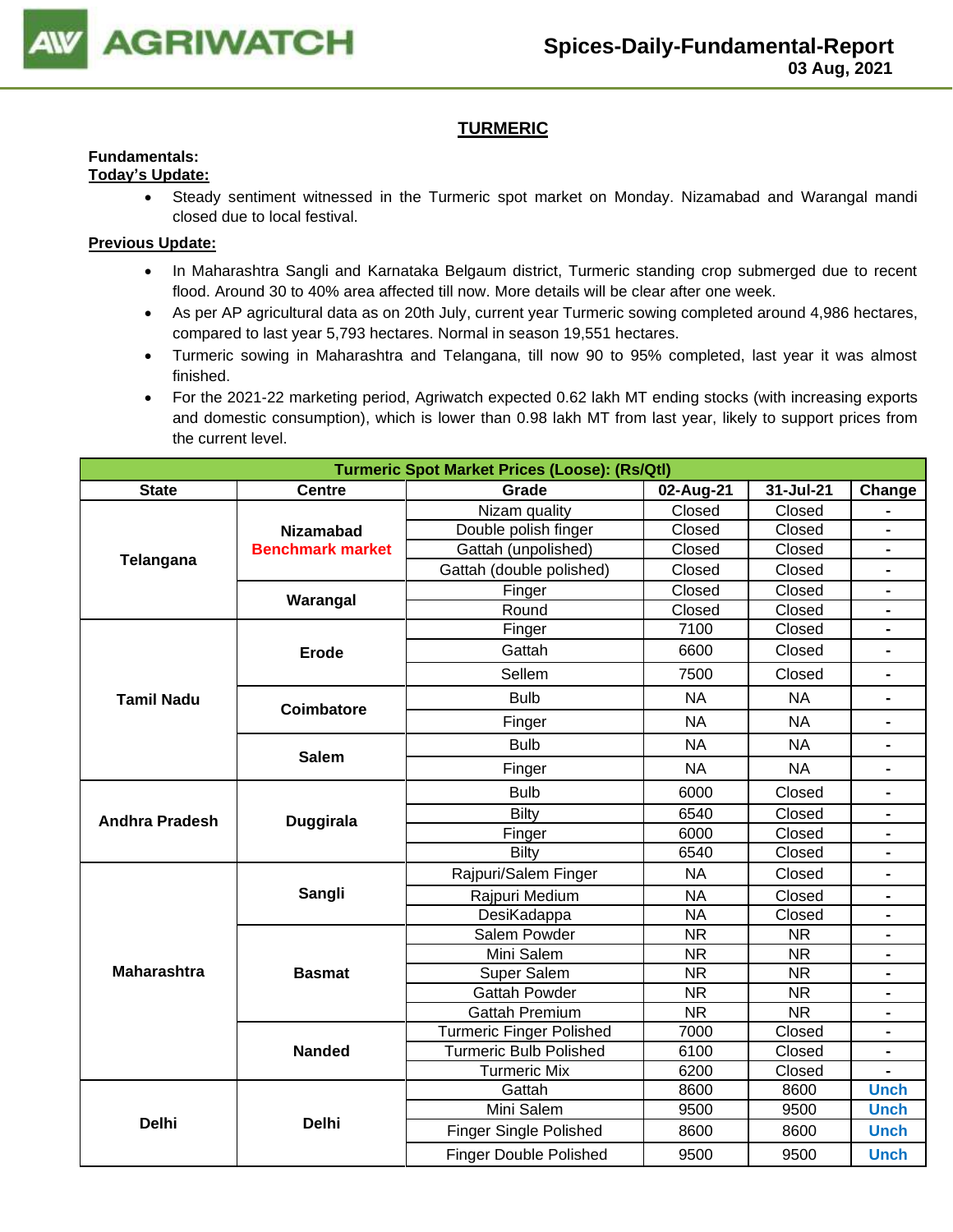

# **Spices-Daily-Fundamental-Report**

 **03 Aug, 2021**

| <b>State</b>          |                  | Arrival & Off-take in bags $*(1 \text{ bag} = 75 \text{ Kg}), \#(1 \text{ bag} = 60 \text{ Kg})$ |           |           |                      |  |  |
|-----------------------|------------------|--------------------------------------------------------------------------------------------------|-----------|-----------|----------------------|--|--|
|                       | <b>Centre</b>    | <b>Parameter</b>                                                                                 | 02-Aug-21 | 31-Jul-21 | Change               |  |  |
| Telangana             | <b>Nizamabad</b> | Arrival                                                                                          | Closed    | Closed    |                      |  |  |
|                       |                  | Off-take                                                                                         | Closed    | Closed    |                      |  |  |
|                       | Warangal         | Arrival                                                                                          | Closed    | Closed    |                      |  |  |
|                       | <b>Erode</b>     | Arrival                                                                                          | 2100      | Closed    |                      |  |  |
| <b>Tamil Nadu</b>     |                  | Off-take                                                                                         | 2100      | Closed    |                      |  |  |
|                       | Coimbatore       | Arrival                                                                                          | NA.       | NA.       |                      |  |  |
|                       | <b>Salem</b>     | Arrival*                                                                                         | NA.       | NA        | $\blacksquare$       |  |  |
| <b>Andhra Pradesh</b> | <b>Duggirala</b> | Arrival*                                                                                         | 500       | Closed    | $\blacksquare$       |  |  |
|                       | Sangli           | Arrival#                                                                                         | NA.       | Closed    |                      |  |  |
| <b>Maharashtra</b>    | <b>Basmat</b>    | Arrival*                                                                                         | NR.       | NR.       |                      |  |  |
|                       | <b>Nanded</b>    | <b>Arrival</b>                                                                                   | 2500      | Closed    | $\blacksquare$       |  |  |
|                       |                  |                                                                                                  |           |           | <b>Arrival * Qtl</b> |  |  |

# **NCDEX-FUTURES MARKET**

| <b>Turmeric</b> |               |       |       |       |              |               |             |       |           |
|-----------------|---------------|-------|-------|-------|--------------|---------------|-------------|-------|-----------|
| <b>Contract</b> | +/-\$         | Open  | High  | Low   | <b>Close</b> | <b>Volume</b> | Vol. Change | OI    | OI Change |
| Aug-21          | $\sim$ $\sim$ | $- -$ | $- -$ | $- -$ | $- -$        | $- -$         | --          | $- -$ | $- -$     |
| Sep-21          | $- -$         | $- -$ | $- -$ | $- -$ | $- -$        | --            | $- -$       | $- -$ | $- -$     |
| <b>Oct-21</b>   | $\sim$ $\sim$ | $- -$ | $- -$ | $- -$ | $- -$        | $- -$         | $- -$       | $- -$ | $- -$     |

| <b>Spread</b> | <b>Aug-21</b> | Sep-21 | Oct-21                   |
|---------------|---------------|--------|--------------------------|
| <b>Basis</b>  | $- -$         | $- -$  | $\sim$ $\sim$            |
| Aug-21        | $\sim$ $\sim$ | $- -$  | $\overline{\phantom{a}}$ |
| Sep-21        | $- -$         | $- -$  | $\overline{\phantom{a}}$ |

NB: Spot prices used for spread calculation is the basis Nizamabad for Nizam grade. Basis = Spot prices– Near month futures.

#### **NCDEX- STOCK POSITION**

| <b>Stocks</b>    | <b>Demat</b> | <b>In-Process</b> | Total         |
|------------------|--------------|-------------------|---------------|
|                  | 31.07.2021   | 31.07.2021        | 31.07.2021    |
| Sangli           | 1961         |                   | 1961          |
| <b>Erode</b>     | $- -$        | $- -$             | $\sim$ $\sim$ |
| <b>Nizamabad</b> | 1344         |                   | 1344          |
| Warangal         | $- -$        | $- -$             | $- -$         |

(**Quantity in MT)**

## **NCDEX Turmeric EED Wise Stock Position (Qty in MT) on 26th July, 2021**

| <b>EED</b>   | Sangli (Desi<br>Cuddapah) | <b>Sangli</b><br>(Rajapore) | . .<br><b>Nizamabad</b> | <b>Nizamabad</b><br>(Farmer Polished) | <b>Basmat</b><br>(Salem) | <b>Total</b> |
|--------------|---------------------------|-----------------------------|-------------------------|---------------------------------------|--------------------------|--------------|
| 10-Aug-21    | $\sim$ $\sim$             | 340                         | 0                       | $\overline{\phantom{a}}$              | $\overline{\phantom{a}}$ | 340          |
| 10-Sep-21    | $- -$                     | 317                         | 120                     | $\sim$ $\sim$                         | $\overline{\phantom{a}}$ | 437          |
| 10-Oct-21    | $\sim$ $\sim$             | 238                         | 778                     | $\overline{\phantom{a}}$              | $\sim$ $\sim$            | 1016         |
| 10-Nov-21    | $-$                       | 896                         | 190                     | $- -$                                 | $\sim$ $\sim$            | 1086         |
| $10$ -Dec-21 | $- -$                     | 169                         | 166                     | $\sim$ $\sim$                         | $\sim$ $\sim$            | 335          |
| $10$ -Jan-22 | $- -$                     | $- -$                       | 90                      | $\sim$ $\sim$                         | $\sim$ $\sim$            | 90           |
| <b>Total</b> | $- -$                     | 1960                        | 1344                    | $\sim$                                | $\sim$                   | 3304         |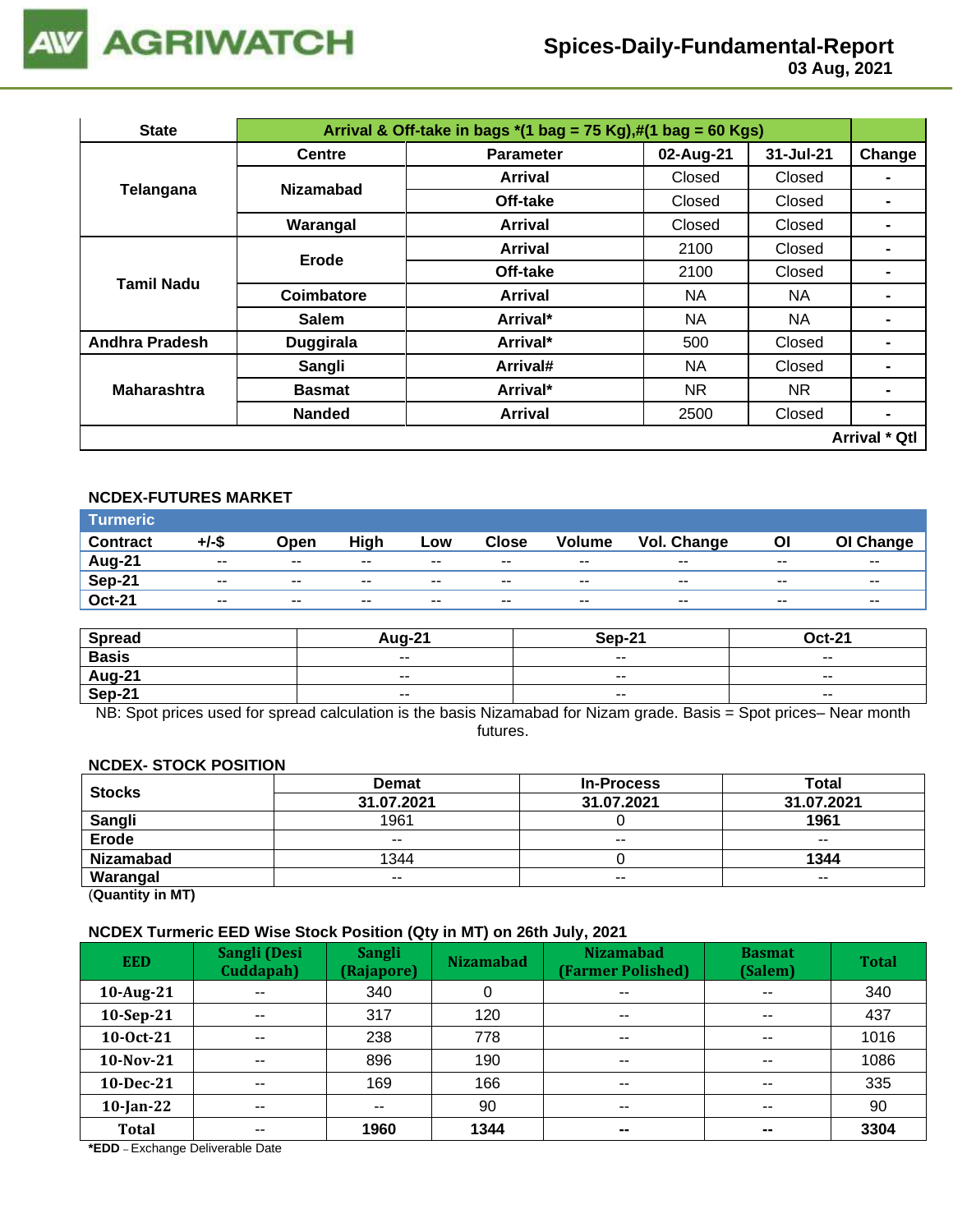

# **BLACK PEPPER**

# **Fundamentals:**

# **Today's Update:**

- Steady to weak sentiment witnessed in the Black pepper market on Monday.
- As of 02<sup>nd</sup> August, new pepper 500 G/L traded at Rs.38,400/-qtl, Rs.100/-qtl down from the previous day.
- Continuous supply in the spot market pressurizes the prices at higher levels.
- Vietnam Pepper prices today (August 2) continued a series of sideways days in key localities in the country. According to the survey, the average price is currently 73,000 VND/kg. Currently, Ba Ria - Vung Tau province continues to trade at the highest level of 75,000 VND/kg. Followed by Binh Phuoc province with the price of 74,000 VND/kg. The two provinces of Dak Lak and Dak Nong are still purchasing at the same level of 73,000 VND/kg, unchanged from last week. Similarly, pepper prices in two provinces Gia Lai and Dong Nai remained unchanged at 71,000 VND/kg and 72,000 VND/kg, respectively.

- According to data from the International Trade Center (ITC), Brazil's pepper exports in the first five months of this year fell by 4.3% year-on-year to 41 thousand tons.
- In Brazil, the second pepper harvest is expected to begin in late August and early September with an output of about 25,000 tons. Although the delivery in this country is faster, the purchase price is higher than in Vietnam.
- With the current situation, the export volume of pepper from Indonesia and Brazil for the second half of 2021 is expected to reach a maximum of about 50,000 - 60,000 tons
- In the first 19 days of July 2021, the export prices of black pepper in India and Vietnam decreased compared to the end of June 2021. Meanwhile, export prices in Brazil were stable, export prices in Indonesia and Malaysia increased slightly. For white pepper products, export prices in Indonesia increased while prices in Vietnam and Malaysia decreased.
- India's pepper exports in the first quarter of 2021 reached 6,020 tons. In which, exports of crushed pepper accounts for 54% of India's total exports.
- World pepper market will be active in the third quarter of 2021 due to an increase in demand after the US and European countries relax social distancing measures. Pepper prices are expected to stay high due to reduced supplies from Brazil, Indonesia and Vietnam, as per VPA.
- *As per trade information, Sri Lankan pepper production will increase by 25% in 2021 to 25,000 tons. Meanwhile, Sri Lanka's domestic pepper consumption is reported at only 12,000 tons. Therefore, the possibility of a large amount of Sri Lankan pepper imported into India is very high and put cap on prices.*
- *As per trade information, the amount of Sri Lankan pepper entered the domestic market from January to April 2021 was 4,000 tons, the highest level recorded in the past three years.*
- According to VPA, Vietnam's pepper exports in June 2021 reached 34,000 tons, worth \$120 million, up 21.6% in volume and 25.2% in value compared to May 2021. compared to June 2020 increased by 68.5% in volume and 156.9 % in value.
- Generally in the first 6 months of 2021, Vietnam's pepper exports are estimated at 155,000 tons, worth 500 million USD, down 6.7% in volume, but up 40.6% in value over the same period in 2020.
- The decrease in supply in Vietnam is the main reason for pushing up world pepper prices in recent years and the price level is currently at the highest level since the end of 2017 until now.
- In Malaysia, pepper farmers are now almost unable to harvest and sell their products to the market, even though it is the main time, due to the complicated harvest developments of the pandemic. In Brazil, pepper production is forecast to decline sharply in 2021 as the country is likely to face a severe drought from June to September. This is forecast to be the worst drought in 91 years.
- According to the International Pepper Organization (IPC), Vietnam's 2021 pepper harvest will reach 180,000 MT, down 40,000 tons compared to the previous forecast, and 60,000 tons lower (down 25%) compared to with the 2020 harvest.
- According to International Pepper Organization (IPC), in 2021, global pepper production is expected to reach 555 thousand tons, down 21 thousand tons compared to 2020 (576 thousand tons).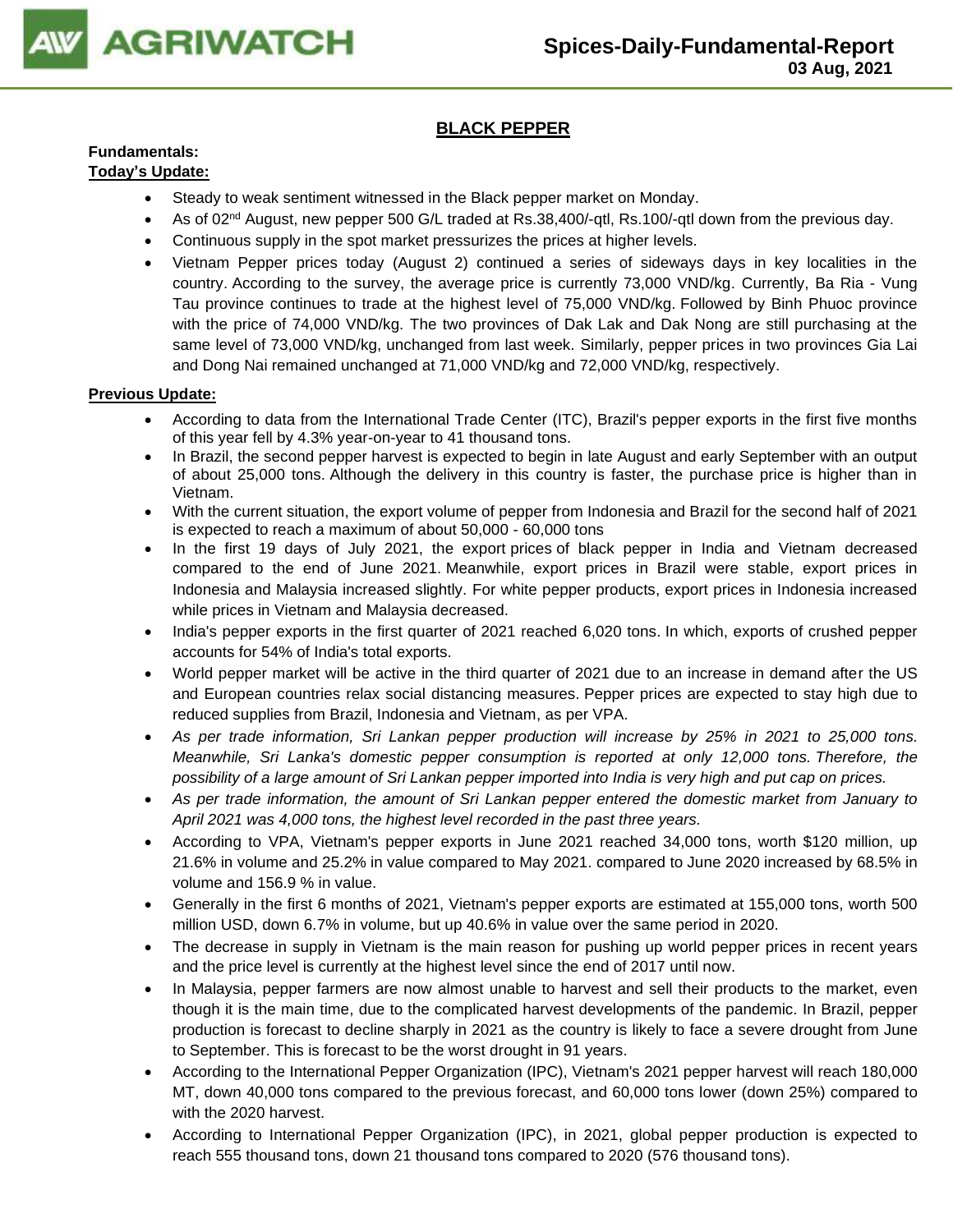• Global pepper exports in 2020 recorded a slight increase of 2% at 481 thousand tons. The top three exporters are Vietnam, Brazil and Indonesia with a total market share of 89%.

|              | <b>Black Pepper Spot Market Prices (Loose): (Rs/Qtl)</b> |                                        |           |           |                |  |  |  |
|--------------|----------------------------------------------------------|----------------------------------------|-----------|-----------|----------------|--|--|--|
| <b>State</b> | <b>Centre</b>                                            | Grade                                  | 02-Aug-21 | 31-Jul-21 | Change         |  |  |  |
| Kerala       | Kochi                                                    | Ungarbled                              | 39400     | 39500     | $-100$         |  |  |  |
|              | <b>Benchmark market</b>                                  | Garbled                                | 41400     | 41500     | $-100$         |  |  |  |
| Karnataka    | Chikkamagaluru                                           | Ungarbled                              | 39200     | Closed    | $\blacksquare$ |  |  |  |
| <b>Delhi</b> | <b>New Delhi</b>                                         | Unpolished                             | 42500     | 43000     | $-500$         |  |  |  |
|              |                                                          | Number 11.5                            | 46000     | 46000     | <b>Unch</b>    |  |  |  |
|              |                                                          | <b>Arrivals &amp; Off-take in Tons</b> |           |           |                |  |  |  |
| <b>State</b> | <b>Centre</b>                                            | <b>Parameter</b>                       | 02-Aug-21 | 31-Jul-21 | Change         |  |  |  |
|              | Kochi                                                    | Arrivals                               |           | 22        | $-15$          |  |  |  |
| Kerala       |                                                          | Off-take                               | 7         | 22        | $-15$          |  |  |  |

|          | <b>Black Pepper FOB Prices (USD/MT)</b> |                          |                                           |                                            |                                        |                              |  |  |  |  |
|----------|-----------------------------------------|--------------------------|-------------------------------------------|--------------------------------------------|----------------------------------------|------------------------------|--|--|--|--|
| Date     | <b>Brazil</b><br><b>ASTA 570</b>        | ex Kochi<br>(India) ASTA | Lampung<br>(Indonesia)<br><b>ASTA 570</b> | Kuching (Sarawak,<br><b>Malaysia) ASTA</b> | <b>Ho Chi Minh</b><br>(Vietnam) 500g/l | Ho Chi<br><b>Minh 550g/l</b> |  |  |  |  |
| 22/07/21 | 4000                                    | 5628                     | 3821                                      | 5110                                       | 3800                                   | 3900                         |  |  |  |  |
| 23/07/21 | 4000                                    | 5628                     | 3207                                      | 5348                                       | 3800                                   | 3900                         |  |  |  |  |
| 26/07/21 | 4000                                    | $\overline{\phantom{a}}$ | 3825                                      | 5348                                       | 3800                                   | 3900                         |  |  |  |  |
| 27/07/21 | 4000                                    | 5610                     | 3826                                      | 5498                                       | 3800                                   | 3900                         |  |  |  |  |
| 28/07/21 | 3950                                    | 5607                     | 3824                                      | 5498                                       | 3800                                   | 3900                         |  |  |  |  |
| 29/07/21 | 3950                                    | 5616                     | 3826                                      | 5498                                       | 3800                                   | 3900                         |  |  |  |  |
| 30/07/21 | 3950                                    | 5595                     | 3834                                      | 5593                                       | 3900                                   | <b>NA</b>                    |  |  |  |  |
| 02/08/21 | 3950                                    | ٠                        | 3835                                      | 5593                                       | 3800                                   | 3900                         |  |  |  |  |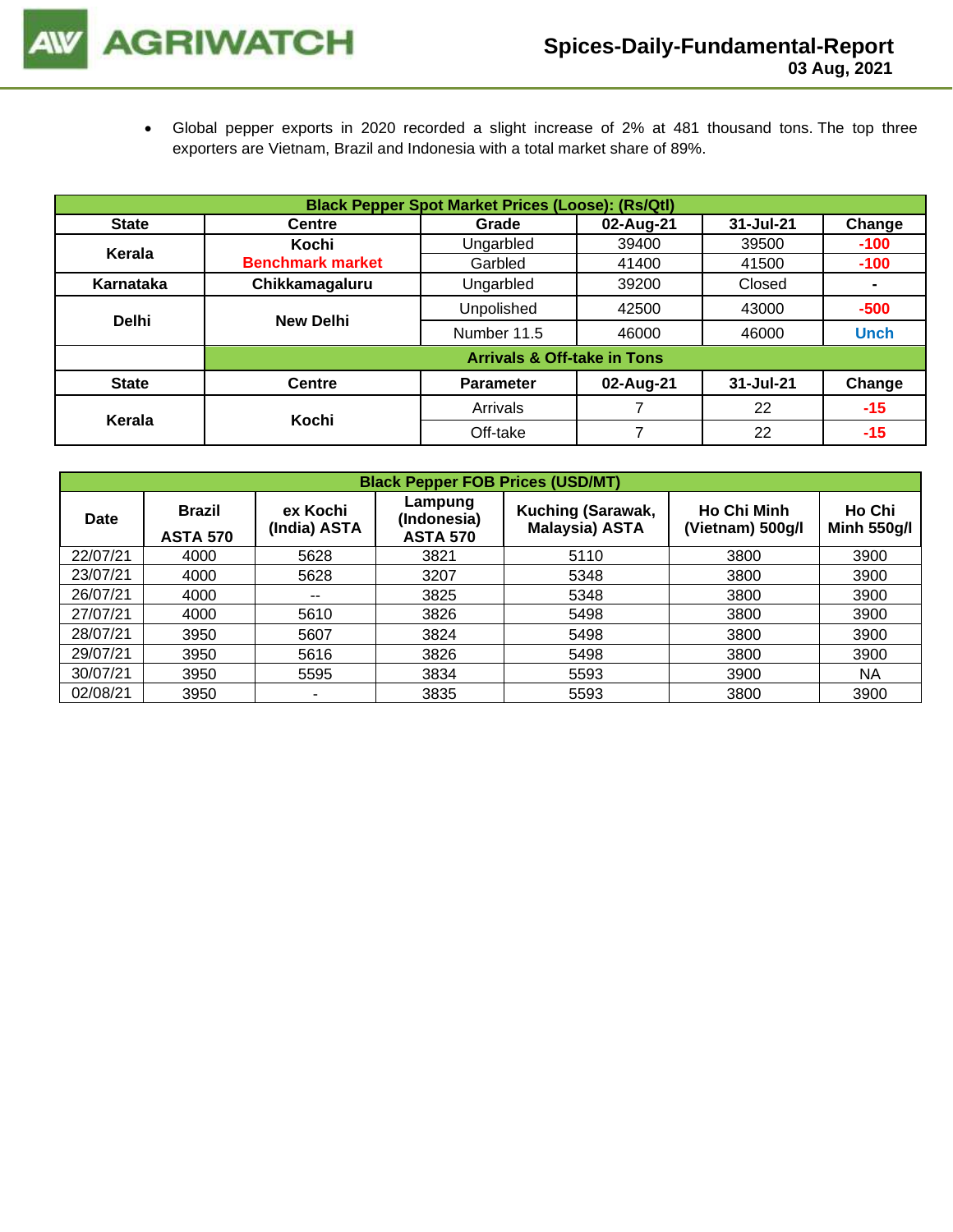

# **JEERA (CUMIN SEED)**

# **Fundamentals: Today's Update:**

• Mixed sentiment witnessed in Jeera Unjha spot market on Monday.

- *As we expected earlier, domestic buyers and exporters reported active in the spot market from lower prices level.*
- Lower supply reported as farmers are only interested to releasing their stocks at higher prices level.
- Export demand continuing at the Unjha spot market.
- *As per the Agriwatch production estimate, Jeera production for 2021-22 (marketing period) is estimated at 391,801 MT (around 71 lakh bags each of 55 kg) compared to last year's 451,451 MT (82 lakh bags).*

|              |                          | Jeera (Cumin Seed) Spot Market Prices (Loose): (Rs/Qtl) |           |           |                |
|--------------|--------------------------|---------------------------------------------------------|-----------|-----------|----------------|
| <b>State</b> | <b>Centre</b>            | Grade                                                   | 02-Aug-21 | 31-Jul-21 | Change         |
|              | Unjha                    | Local                                                   | 12900     | 12900     | <b>Unch</b>    |
|              | <b>Benchmark market</b>  | <b>NCDEX Quality</b>                                    | 14300     | 14300     | <b>Unch</b>    |
|              |                          | Poojari type /Machine Cut                               | 15200     | 15200     | <b>Unch</b>    |
| Gujarat      |                          | 1% Singapore                                            | 13450     | 13450     | <b>Unch</b>    |
|              | <b>Mundra Port (FoR)</b> | 2% Singapore                                            | 13200     | 13200     | <b>Unch</b>    |
|              |                          | 1 % European                                            | 13950     | 13950     | <b>Unch</b>    |
|              |                          | 2% European                                             | 13700     | 13700     | <b>Unch</b>    |
|              | Rajkot                   | Local                                                   | 12600     | 12560     | 40             |
|              | Patan                    | Local                                                   | 11915     | 12125     | $-210$         |
|              | <b>Dhrol</b>             | Local                                                   | <b>NA</b> | 12200     | $\blacksquare$ |
|              | Gondal                   | Local                                                   | 12955     | 12755     | 200            |
|              | Jodhpur                  | Local                                                   | 12500     | 12900     | $-400$         |
|              | <b>Merta City</b>        | Local                                                   | 14500     | 14000     | 500            |
| Rajasthan    | <b>Nagaur</b>            | Local                                                   | 13500     | 13500     | <b>Unch</b>    |
|              | <b>Anandpur Kalu</b>     | Local                                                   | 13500     | 13500     | <b>Unch</b>    |
| <b>Delhi</b> | <b>New Delhi</b>         | Ganesh                                                  | 14500     | 14500     | <b>Unch</b>    |
|              |                          | Poojari type / Machine Cut                              | 15500     | 15500     | <b>Unch</b>    |
|              |                          | Arrival & Off-take in bags (1 bag = 55 kg)              |           |           |                |
| <b>State</b> | <b>Centre</b>            | <b>Parameter</b>                                        | 02-Aug-21 | 31-Jul-21 | Change         |
|              | Unjha                    | Arrival                                                 | 3000      | 2500      | 500            |
|              |                          | Off-take                                                | 3000      | 2500      | 500            |
| Gujarat      | Rajkot                   | Arrival*                                                | 275       | 290       | $-15$          |
|              | Patan                    | Arrival*                                                | 15        | 54        | $-39$          |
|              | <b>Dhrol</b>             | Arrival*                                                | <b>NA</b> | 11        | $\blacksquare$ |
|              | Gondal                   | Arrival                                                 | 1134      | 749       | 385            |
|              | Jodhpur                  | Arrival                                                 | 1500      | 1000      | 500            |
| Rajasthan    | <b>Merta City</b>        | Arrival                                                 | 2000      | 1000      | 1000           |
|              | <b>Nagaur</b>            | Arrival                                                 | 1200      | 1000      | 200            |
|              | <b>Anandpur Kalu</b>     | Arrival                                                 | <b>NA</b> | <b>NA</b> |                |
|              |                          |                                                         |           |           | Arrival * Qtl  |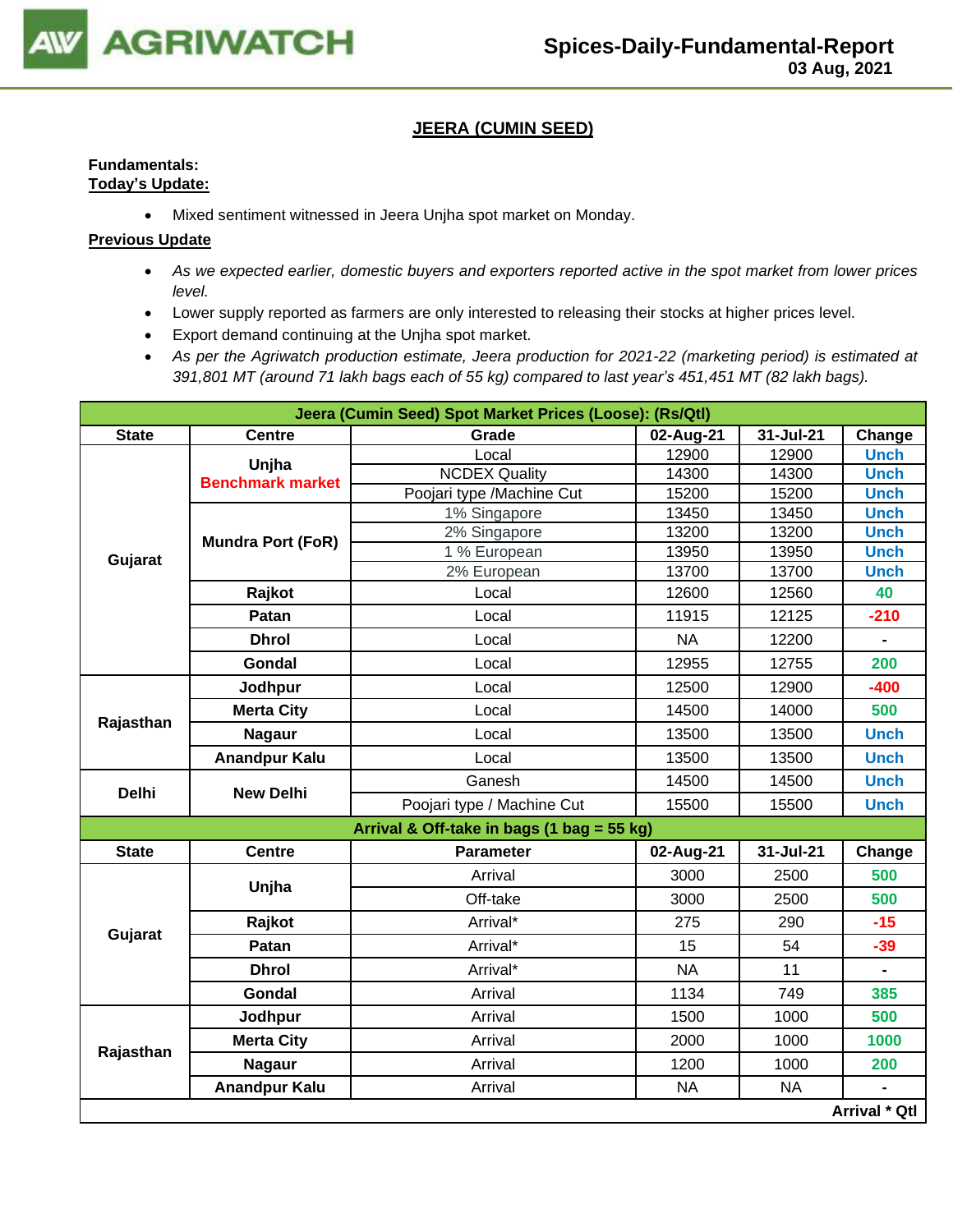

# **NCDEX-FUTURES MARKET**

| <b>Jeera (Cumin Seed)</b> |          |       |       |       |              |               |             |       |           |  |
|---------------------------|----------|-------|-------|-------|--------------|---------------|-------------|-------|-----------|--|
| <b>Contract</b>           | $+/-$ \$ | Open  | High  | Low   | <b>Close</b> | <b>Volume</b> | Vol. Change | Οl    | OI Change |  |
| Aug-21                    | $- -$    | $- -$ | $- -$ | $- -$ | $- -$        | $- -$         | $- -$       | $- -$ | $- -$     |  |
| Sep-21                    | $- -$    | $- -$ | $- -$ | $- -$ | $- -$        | $- -$         | $- -$       | $- -$ | $- -$     |  |
| <b>Oct-21</b>             | $- -$    | $- -$ | $- -$ | $- -$ | $- -$        | $- -$         | $- -$       | $- -$ | $- -$     |  |

| <b>Spread</b> | <b>Aug-21</b>            | <b>Sep-21</b>            | <b>Oct-21</b>            |
|---------------|--------------------------|--------------------------|--------------------------|
| <b>Basis</b>  | $- -$                    | $\overline{\phantom{a}}$ | $\overline{\phantom{a}}$ |
| <b>Aug-21</b> | $\overline{\phantom{a}}$ | $\sim$ $\sim$            | $\overline{\phantom{a}}$ |
| Sep-21        | $- -$                    | $\overline{\phantom{a}}$ | $\overline{\phantom{a}}$ |

NB: Spread was done by taking Spot prices at Unjha or NCDEX Quality. Basis = Spot prices– Near month futures.

#### **NCDEX- STOCK POSITION**

| <b>Stocks</b> | Demat      | <b>In-Process</b> | Total      |
|---------------|------------|-------------------|------------|
|               | 31.07.2021 | 31.07.2021        | 31.07.2021 |
| Jodhpur       | $- -$      | $- -$             | $- -$      |
| Unjha         | 4243       |                   | 4243       |

(**Quantity in MT)**

# **NCDEX Jeera (Cumin Seed) EED Wise Stock Position Qty in MT on 26th July, 2021**

| <b>EED</b>   | <b>Jodhpur</b> | Unjha | <b>Total</b> |
|--------------|----------------|-------|--------------|
| 10-Sep-21    | $- -$          | 1236  | 1236         |
| 10-Oct-21    | $- -$          | 2433  | 2433         |
| 10-Nov-21    | $- -$          | 329   | 329          |
| 10-Dec-21    | $- -$          | 198   | 198          |
| 10-Jan-22    | $- -$          | 48    | 48           |
| <b>Total</b> | $- -$          | 4244  | 4244         |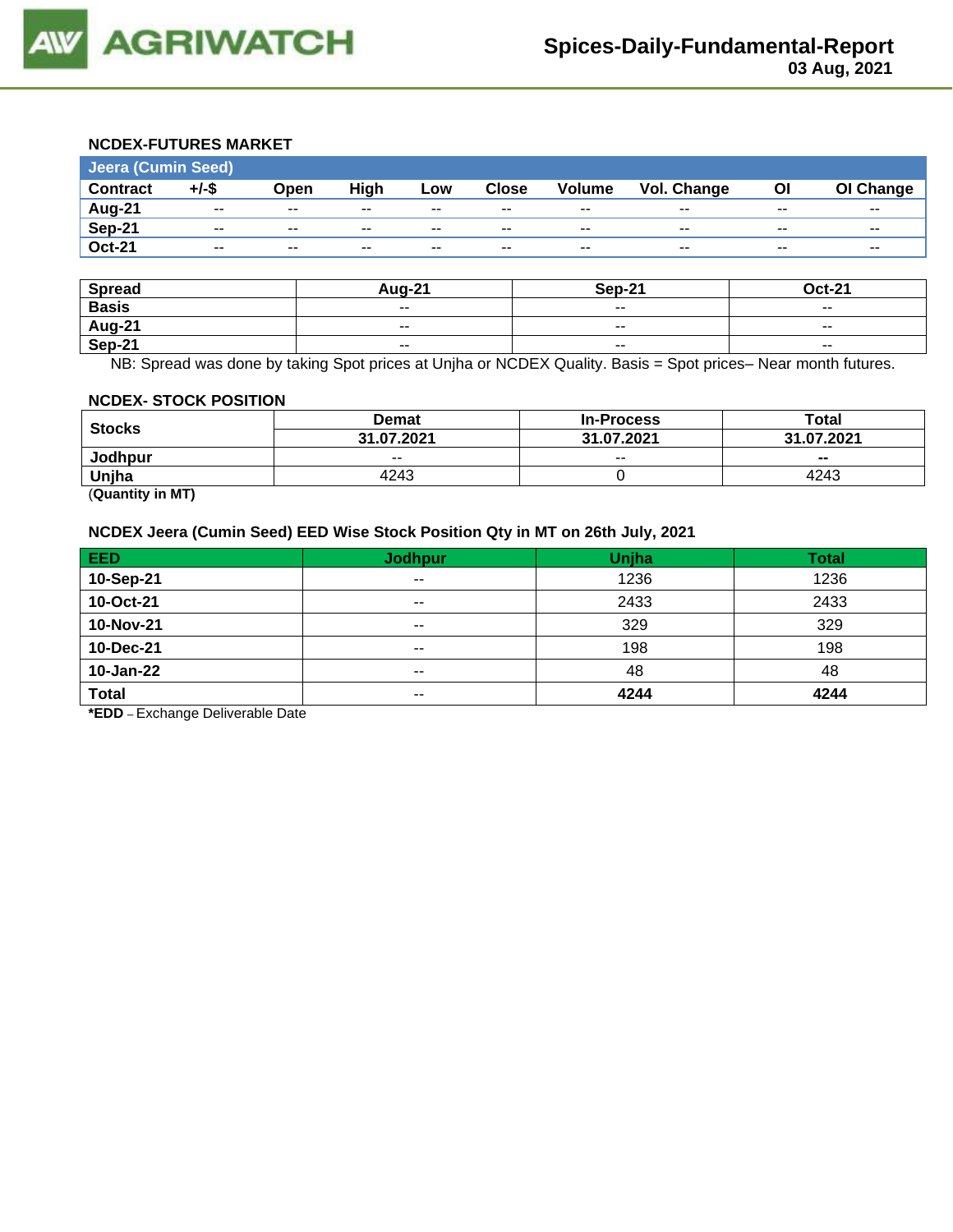

# **CARDAMOM**

#### **Fundamentals**

### **Today's Update:**

• Steady to weak sentiment witnessed in Cardamom spot market on Monday.

- Lower supply reported as Cardamom planters are not interested to releasing their produce at lower level.
- India's production for the coming marketing year 2021-22 (which will start from August officially) expected better around 30,000 MT also put the cap on prices.
- Cardamom planters were received higher prices last two years, therefore, they are taking care of their plants and favourable weather condition, is the main reason for expecting good crop in the coming year.
- As we expected earlier, the new Cardamom supply pressurizes the prices from higher levels due to increased production.
- Agriwatch estimates for 2020-21, India's Cardamom production would be around 22,000 23,000 MT, due to favourable weather conditions. Last year it was 19,000 – 20,000 MT.

| <b>Small Cardamom Spot Market Prices (Loose): (Rs/Kg)</b> |                         |                                            |           |             |                |  |  |  |
|-----------------------------------------------------------|-------------------------|--------------------------------------------|-----------|-------------|----------------|--|--|--|
| <b>State</b>                                              | <b>Auction Price</b>    |                                            | 02-Aug-21 | 31-Jul-21   | Change         |  |  |  |
| Kerala                                                    | <b>Idukki</b>           | <b>Max price</b>                           | 1576      | 1664        | -88            |  |  |  |
|                                                           | <b>Benchmark market</b> | Avg. Price                                 | 1051      | 1066        | $-15$          |  |  |  |
|                                                           |                         | <b>Medium</b>                              | 1050      | 1050        | <b>Unch</b>    |  |  |  |
|                                                           | 6.5 (Bold)              | 1150                                       | 1150      | <b>Unch</b> |                |  |  |  |
| <b>Delhi</b>                                              | <b>New Delhi</b>        | 7 (Bold)                                   | 1400      | 1400        | <b>Unch</b>    |  |  |  |
|                                                           | 7.5 (Bold)              | 1650                                       | 1650      | <b>Unch</b> |                |  |  |  |
|                                                           |                         |                                            | 2000      | 2000        | <b>Unch</b>    |  |  |  |
|                                                           |                         | Large Cardamom Spot Market Prices: (Rs/Kg) |           |             |                |  |  |  |
|                                                           | Singtam                 | <b>Badadana</b>                            | <b>NA</b> | NA          | $\blacksquare$ |  |  |  |
| <b>Sikkim</b>                                             | Singtam                 | Chotadana                                  | <b>NA</b> | <b>NA</b>   | $\blacksquare$ |  |  |  |
|                                                           | Gangtok                 | <b>Badadana</b>                            | <b>NA</b> | <b>NA</b>   | -              |  |  |  |
|                                                           | Gangtok                 | Chotadana                                  | <b>NA</b> | <b>NA</b>   | $\blacksquare$ |  |  |  |
| <b>West Bengal</b>                                        | <b>Siliguri</b>         | <b>Badadana</b>                            | <b>NA</b> | <b>NA</b>   | $\blacksquare$ |  |  |  |
|                                                           | Siliguri                | Chotadana                                  | <b>NA</b> | <b>NA</b>   | $\blacksquare$ |  |  |  |
|                                                           |                         | Arrival & Off-take in Kg                   |           |             |                |  |  |  |
| <b>State</b>                                              | <b>Parameter</b>        | <b>Centre</b>                              | 02-Aug-21 | 31-Jul-21   | Change         |  |  |  |
| Kerala                                                    | <b>Idukki</b>           | <b>Arrivals</b>                            | 28411     | 65259       | $-36848$       |  |  |  |
|                                                           |                         | Off-take                                   | 27716     | 58717       | $-31001$       |  |  |  |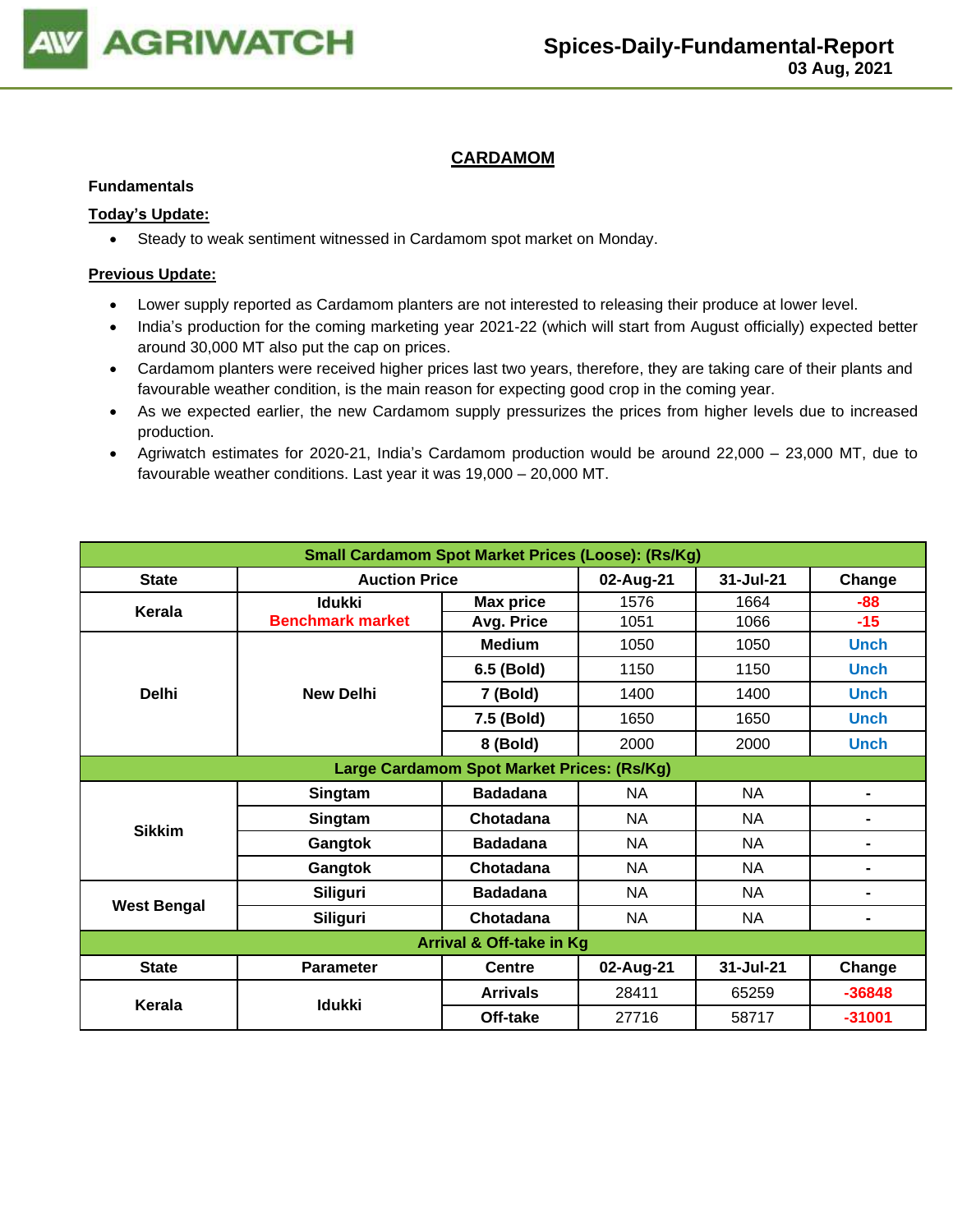

### **MCX-FUTURES MARKET**

| <b>Cardamom</b> |          |               |       |       |              |                          |                    |       |           |
|-----------------|----------|---------------|-------|-------|--------------|--------------------------|--------------------|-------|-----------|
| <b>Contract</b> | $+/-$ \$ | Open          | High  | Low   | <b>Close</b> | <b>Volume</b>            | <b>Vol. Change</b> | OI    | OI Change |
| Aug-21          | $- -$    | $\sim$ $\sim$ | $- -$ | $- -$ | $- -$        | $- -$                    | $- -$              | $- -$ | $- -$     |
| <b>Sep-21</b>   | $- -$    | $\sim$ $\sim$ | $-$   | $- -$ | $- -$        | $-$                      | $\sim$ $\sim$      | $- -$ | $- -$     |
| <b>Oct-21</b>   | $- -$    | $-$           | $- -$ | $- -$ | $- -$        | $\overline{\phantom{a}}$ | $-$                | $- -$ | $- -$     |

| <b>Spread</b>    | <b>Aug-21</b>            | Sep-21                   | <b>Oct-21</b>            |
|------------------|--------------------------|--------------------------|--------------------------|
| <b>Basis</b>     | $- -$                    | $\sim$ $\sim$            | $\sim$                   |
|                  | $- -$                    | $\sim$ $\sim$            | $\overline{\phantom{a}}$ |
| Aug-21<br>Sep-21 | $\overline{\phantom{a}}$ | $\overline{\phantom{a}}$ | $\overline{\phantom{a}}$ |

NB: Spread was done by taking Spot prices of Average quality prices. Basis = Spot prices– Near month futures.

#### **MCX- STOCK POSITION**

| <b>Stocks</b>    | <b>Demat</b>             | <b>In-Process</b>        | Total                    |
|------------------|--------------------------|--------------------------|--------------------------|
|                  | 31.07.2021               | 31.07.2021               | 31.07.2021               |
| Vandanmedu       | $\overline{\phantom{0}}$ | $\overline{\phantom{0}}$ | $\overline{\phantom{0}}$ |
| T.N.(Bodi)       | $- -$                    | $- -$                    | $-$                      |
| (0.0000)(0.0000) |                          |                          |                          |

(**Quantity in MT)**

# **MCX Cardamom EED Wise Stock Position Qty in MT on 26th July, 2021**

| ъ<br>сU                  | Vandanmedu | T.N.(Bodi) | --<br>lotal |  |  |
|--------------------------|------------|------------|-------------|--|--|
| $\overline{\phantom{a}}$ | $- -$      | $- -$      | $- -$       |  |  |
| $\blacksquare$           | $- -$      | $- -$      | $- -$       |  |  |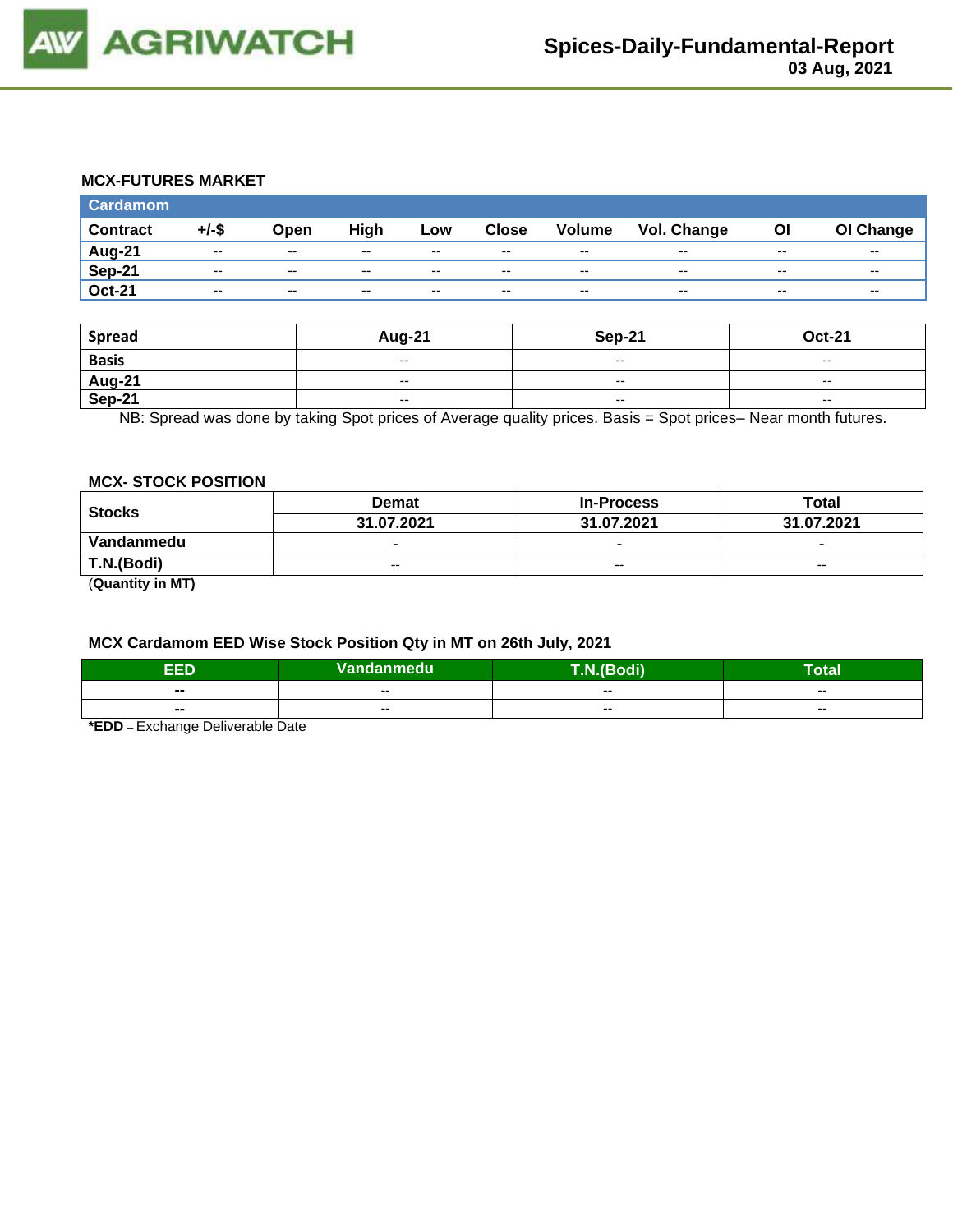

# **CORIANDER SEED**

# **Fundamentals:**

# **Today's Update:**

- By and large steady sentiment witnessed in Coriander spot market on Monday.
- Buyers from consumer center like Bihar, UP are active in the spot market mainly in Gondal mandi due to good quality.

- Increasing arrivals reported in the spot market. Farmers are releasing their produce as coriander prices are higher compared to last year.
- Currently buyers reported inactive at the spot market. However, they may active in coming days as ending stocks slowly come down.
- *Agriwatch estimates lower ending stocks for 2021-22 (marketing year) likely to support Coriander prices in the coming days.*
- *As per Agriwatch production estimate, Coriander production for 2021-22 (marketing year) is estimated at 342,435 MT (85 lakh bags) compared to last year's 352,316 MT (88 lakh bags, 1 bag = 40 kg).*
- We expect the 2021-22 marketing year likely to be good for Coriander.

| <b>Coriander Spot Market Prices (Loose): (Rs/Qtl)</b> |                               |               |           |           |                |  |  |  |
|-------------------------------------------------------|-------------------------------|---------------|-----------|-----------|----------------|--|--|--|
| <b>State</b>                                          | <b>Centre</b>                 | Grade (New)   | 02-Aug-21 | 31-Jul-21 | Change         |  |  |  |
|                                                       |                               | Eagle         | 6500      | 6500      | <b>Unch</b>    |  |  |  |
|                                                       | Kota<br><b>Benchmark</b>      | Eagle(Split)  | 6800      | 6800      | <b>Unch</b>    |  |  |  |
|                                                       | market                        | Badami        | 6200      | 6200      | <b>Unch</b>    |  |  |  |
|                                                       |                               | Badami(Split) | 6500      | 6500      | <b>Unch</b>    |  |  |  |
|                                                       |                               | Eagle         | 6500      | 6500      | <b>Unch</b>    |  |  |  |
|                                                       |                               | Eagle(Split)  | 6500      | 6500      | <b>Unch</b>    |  |  |  |
|                                                       | Ramganj                       | Badami        | 6300      | 6300      | <b>Unch</b>    |  |  |  |
| Rajasthan                                             |                               | Badami(Split) | 6300      | 6300      | <b>Unch</b>    |  |  |  |
|                                                       |                               | Scooter       | 7500      | 7500      | <b>Unch</b>    |  |  |  |
|                                                       | <b>Baran</b>                  | Eagle         | 6300      | 6300      | <b>Unch</b>    |  |  |  |
|                                                       |                               | Badami        | 6000      | 6000      | <b>Unch</b>    |  |  |  |
|                                                       |                               | Eagle         | 6050      | 6050      | <b>Unch</b>    |  |  |  |
|                                                       | <b>Bhawani</b>                | Badami        | 5850      | 5850      | <b>Unch</b>    |  |  |  |
|                                                       |                               | Scooter       | 6250      | 6250      | <b>Unch</b>    |  |  |  |
|                                                       |                               | Double Paroot | <b>NA</b> | <b>NA</b> | $\blacksquare$ |  |  |  |
|                                                       |                               | Badami        | 6200      | 6200      | <b>Unch</b>    |  |  |  |
|                                                       | Guna                          | Eagle         | 6500      | 6500      | <b>Unch</b>    |  |  |  |
| <b>Madhya Pradesh</b>                                 |                               | Scooter       | 7000      | 7000      | <b>Unch</b>    |  |  |  |
|                                                       |                               | Badami        | 6200      | 6100      | 100            |  |  |  |
|                                                       | <b>Neemuch</b>                | Eagle         | 6500      | 6400      | 100            |  |  |  |
|                                                       |                               | Scooter       | <b>NA</b> | <b>NA</b> |                |  |  |  |
|                                                       | <b>Gondal</b>                 | Badami        | 6480      | 6505      | $-25$          |  |  |  |
| Gujarat                                               |                               | Eagle         | 6955      | 6905      | 50             |  |  |  |
|                                                       |                               | Eagle (Dal)   | 8000      | 8000      | <b>Unch</b>    |  |  |  |
| <b>Delhi</b>                                          | <b>Khari Baoli</b><br>(Delhi) | Eagle         | 9000      | 9000      | <b>Unch</b>    |  |  |  |
|                                                       |                               | Scooter       | 12500     | 12500     | <b>Unch</b>    |  |  |  |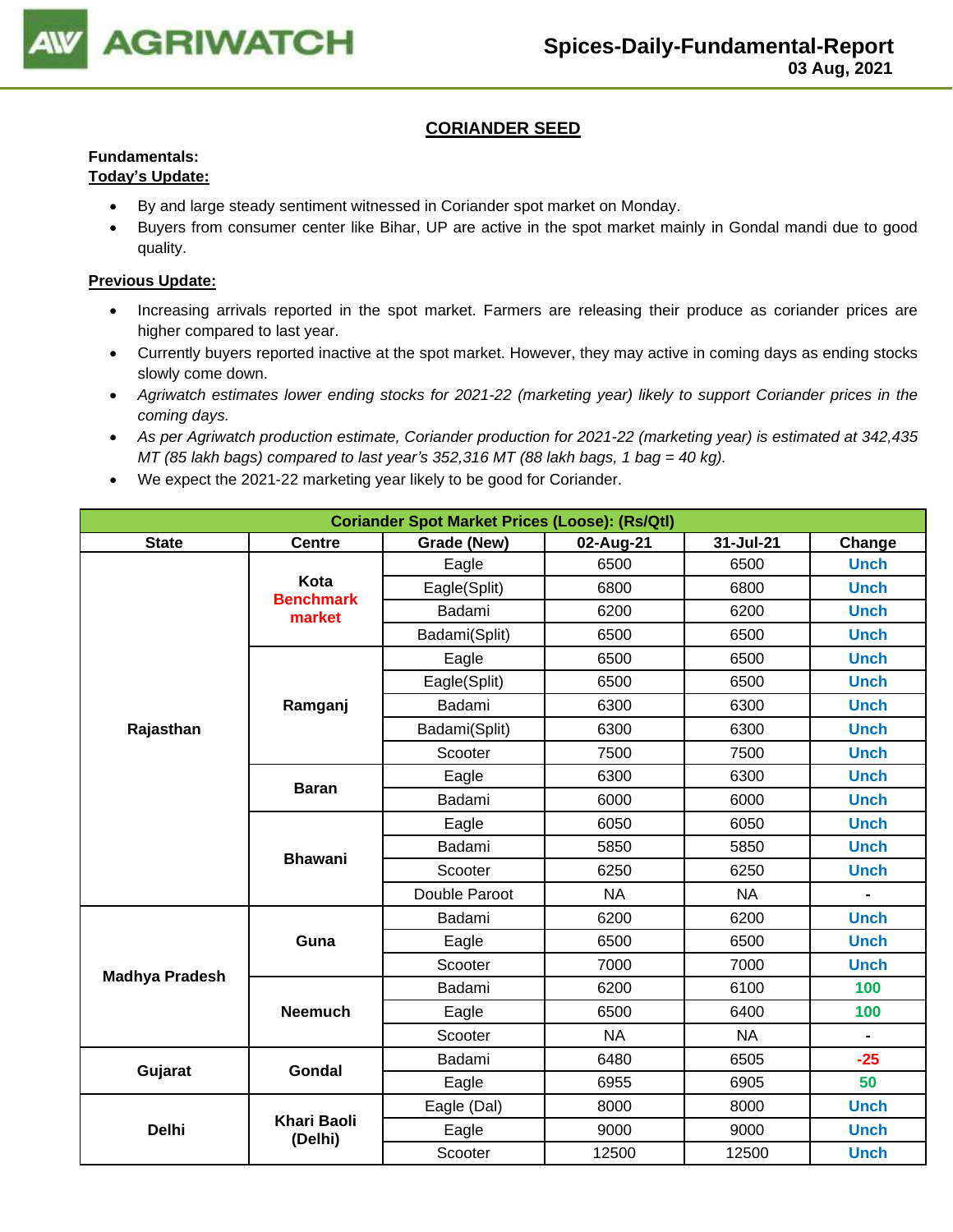

# **Spices-Daily-Fundamental-Report**

 **03 Aug, 2021**

| Arrival & Off-take in bags (1 bag = 40 kg) |                |               |           |           |         |  |  |  |  |
|--------------------------------------------|----------------|---------------|-----------|-----------|---------|--|--|--|--|
| <b>State</b>                               |                | <b>Centre</b> | 02-Aug-21 | 31-Jul-21 | Change  |  |  |  |  |
|                                            | Kota           | Arrival       | 200       | 500       | $-300$  |  |  |  |  |
|                                            |                | Offtake       | 200       | 500       | $-300$  |  |  |  |  |
|                                            | Ramganj        | Arrival       | 2500      | 4000      | $-1500$ |  |  |  |  |
| Rajasthan                                  |                | Offtake       | 2500      | 4000      | $-1500$ |  |  |  |  |
|                                            |                | Arrival       | 800       | 300       | 500     |  |  |  |  |
|                                            | <b>Baran</b>   | Offtake       | 800       | 300       | 500     |  |  |  |  |
|                                            |                | Arrival       | <b>NA</b> | 150       | ۰       |  |  |  |  |
|                                            | <b>Bhawani</b> | Offtake       | <b>NA</b> | 150       |         |  |  |  |  |
|                                            | Guna           | Arrival       | <b>NA</b> | 500       |         |  |  |  |  |
| <b>Madhya Pradesh</b>                      |                | Offtake       | <b>NA</b> | 500       | ۰       |  |  |  |  |
|                                            |                | Arrival       | 300       | 200       | 100     |  |  |  |  |
|                                            | <b>Neemuch</b> | Offtake       | 300       | 200       | 100     |  |  |  |  |

# **NCDEX-FUTURES MARKET**

| <b>Coriander</b> |          |               |       |       |              |               |             |       |                          |
|------------------|----------|---------------|-------|-------|--------------|---------------|-------------|-------|--------------------------|
| <b>Contract</b>  | $+/-$ \$ | Open          | High  | Low   | <b>Close</b> | <b>Volume</b> | Vol. Change | Οl    | OI Change                |
| Aug-21           | $- -$    | $\sim$ $\sim$ | $- -$ | $- -$ | $- -$        | $- -$         | $-$         | $- -$ | $- -$                    |
| <b>Sep-21</b>    | $- -$    | $\sim$ $\sim$ | $- -$ | $- -$ | $- -$        | $- -$         | $- -$       | $- -$ | $\overline{\phantom{a}}$ |
| <b>Oct-21</b>    | $- -$    | $\sim$ $\sim$ | $- -$ | $- -$ | $- -$        | $- -$         | $- -$       | $- -$ | $- -$                    |

| <b>Spread</b>    | $\Delta$ <sub>110-</sub> 2 <sup>4</sup> | <b>Sep-21</b>            | $Oct-21$                 |
|------------------|-----------------------------------------|--------------------------|--------------------------|
| <b>Basis</b>     | $ -$                                    | $\overline{\phantom{a}}$ | $\overline{\phantom{a}}$ |
| Aug-21<br>Sep-21 | $- -$                                   | $\overline{\phantom{a}}$ | $- -$                    |
|                  | $ -$                                    | $\overline{\phantom{a}}$ | $\sim$ $\sim$            |

NB: Spread was done by taking Spot prices of Average quality prices at Kota. Basis = Spot prices– Near month futures

#### **NCDEX- STOCK POSITION**

| <b>Stocks</b>           | <b>Demat</b> | <b>In-Process</b> | Total      |
|-------------------------|--------------|-------------------|------------|
|                         | 31.07.2021   | 31.07.2021        | 31.07.2021 |
| <b>Baran</b>            |              | -                 |            |
| Gondal                  | 4328         |                   | 4328       |
| Kota                    | 415          |                   | 415        |
| Ramganj                 |              |                   |            |
| (0.1222, 0.0122, 0.000) |              |                   |            |

(**Quantity in MT)**

#### **NCDEX Coriander EED Wise Stock Position Qty in MT on 26th July, 2021**

| <b>EED</b>   | Gondal | <b>Kota</b> | Ramganj Mandi | <b>Total</b> |
|--------------|--------|-------------|---------------|--------------|
| $10-Sep-21$  | 378    | 435         | $\sim$ $\sim$ | 813          |
| 10-0ct-21    | 2615   | 10          | $\sim$        | 2625         |
| 10-Nov-21    | 467    | $- -$       | $- -$         | 467          |
| $10$ -Dec-21 | 709    | 10          | $\sim$        | 719          |
| $10$ -Jan-22 | 240    |             | $\sim$        | 240          |
| <b>Total</b> | 4409   | 455         | $\sim$ $\sim$ | 4864         |